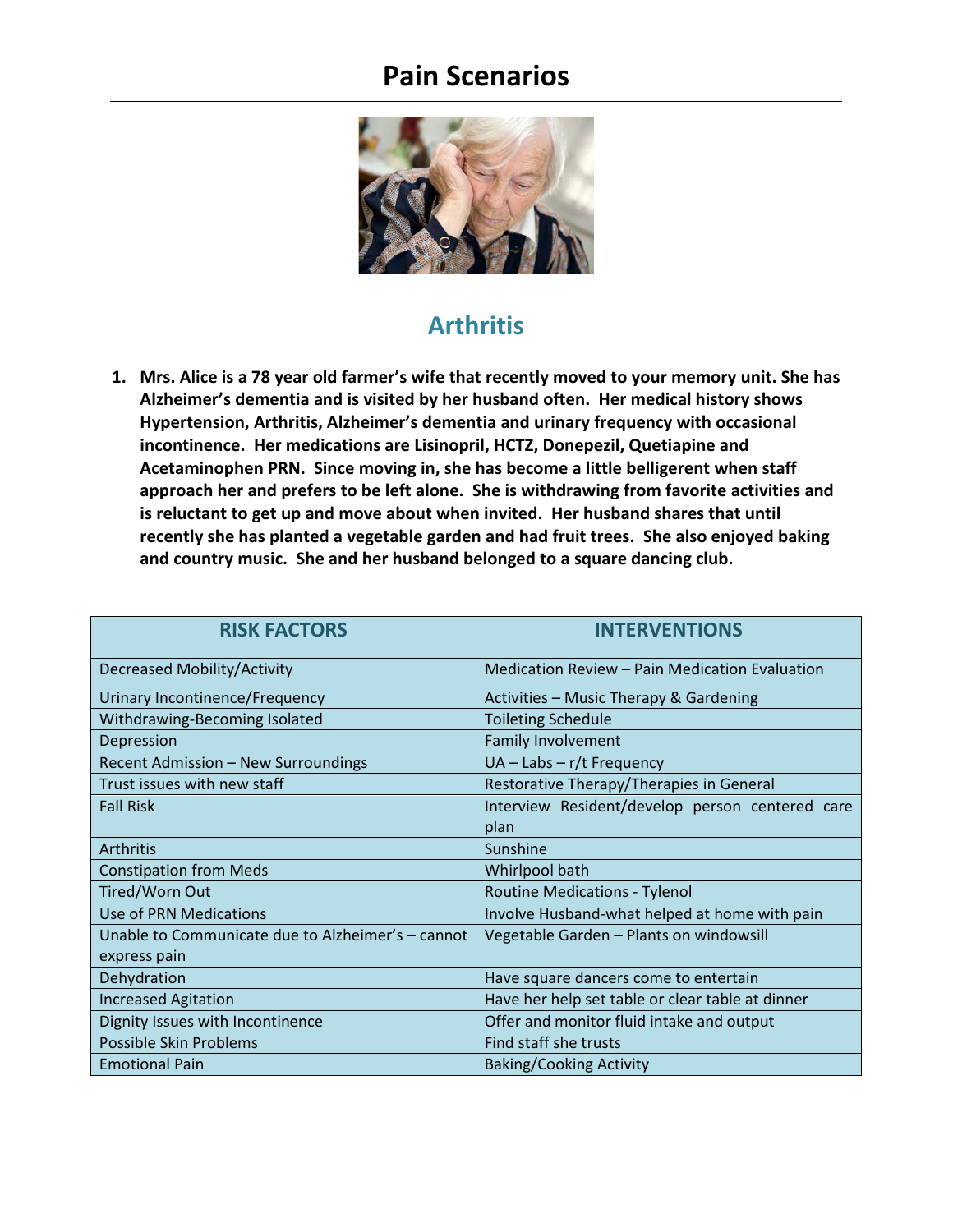

#### **Diabetic Neuropathy**

**2. Mr. Bruce is a 93 year old former high school principal residing in your long term care neighborhood. He recently lost his wife of 60 years. His medical history shows he has diabetes, hypertension, osteoarthritis and depression. He takes several medications for these conditions. Recently he has demonstrated worsening agitation and insomnia. Recently he has been complaining of his shoes not fitting well and prefers to wear his slippers. He has fallen twice in the past 60 days when ambulating to the bathroom in his room. The staff requested his doctor order something to help him rest.** 

| <b>RISK FACTORS</b>                   | <b>INTERVENTIONS</b>                           |
|---------------------------------------|------------------------------------------------|
| <b>Brittle Bones - Osteoarthritis</b> | Toilet before bed and meals                    |
| Depression                            | Glucerna                                       |
| <b>Medications</b>                    | Pain Assessment                                |
| Hypertension                          | <b>Medication Review</b>                       |
| <b>Behaviors</b>                      | $UA - Labs$                                    |
| <b>Urinary Incontinence</b>           | Fall risk assessment                           |
| Dementia                              | Hydration Program-watch intake and output      |
| Agitation                             | <b>Music and Memory</b>                        |
| Possible UTI                          | <b>Restorative Therapy</b>                     |
| Dehydration                           | <b>Physical Therapy Evaluation</b>             |
| <b>Fall Risk</b>                      | <b>Emotional Support</b>                       |
| Neuropathy                            | Nightlights                                    |
| Age                                   | Diversional Activities/Recreational Evaluation |
| Edema                                 | Non Skid Footwear                              |
| Insomnia                              | <b>Hip Protectors</b>                          |
| <b>Side Effects of Medications</b>    | <b>Elevate Feet</b>                            |
|                                       | Root Cause Analysis of Agitation               |
|                                       | <b>Check environment</b>                       |
|                                       | <b>Muscle Rubs</b>                             |
|                                       | Podiatrist                                     |
|                                       | Pet Therapy                                    |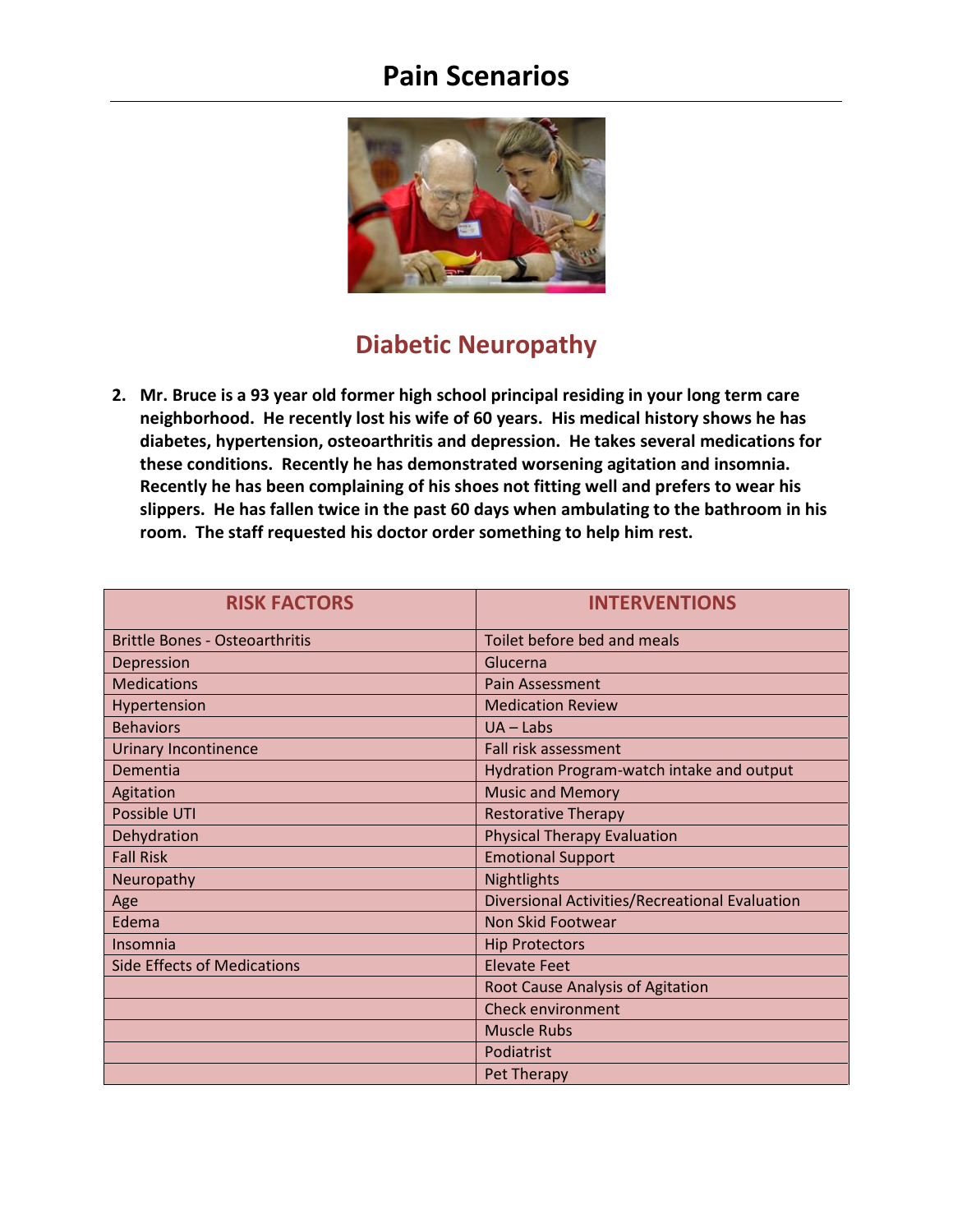

### **Migraines**

**3. Ms. Ester is an 85 year old former seamstress living in your skilled nursing neighborhood. She had a recent hospital admission for pneumonia and transitioned into your facility last Friday evening. Her hospital discharge records indicate a history of Hypertension, Diabetes, Migraines and Macular Degeneration. She takes medications for these conditions. Recently she has wanted to spend time alone in her room with the door and blinds closed and lights off. Her appetite has decreased and she is not joining activities when invited. Her pain medication is ordered PRN and she is reluctant to request it. She had stated on admission that she misses working because she enjoyed sewing before vision changes made it difficult to do.**

| <b>RISK FACTORS</b>                      | <b>INTERVENTIONS</b>                                |
|------------------------------------------|-----------------------------------------------------|
| <b>Headaches</b>                         | Monitor weight                                      |
| Social/Emotional Pain and Isolation      | <b>Occupational Therapy</b>                         |
| Diabetes Neuropathy / Ulcers             | Talk to resident about favorite foods               |
| Pneumonia                                | Talk to resident about reluctance to take PRN meds  |
| Arthritis pain in hands from sewing      | Start with One-on-One activities in resident's room |
| <b>Reluctant to take PRN medications</b> | Family involvement-ask about resident's routine     |
| Age                                      | Teach to ask for help when needing assistance       |
| Decreased appetite / Weight Loss         | Monitor blood pressure                              |
| <b>Visual Deficit</b>                    | Decrease clutter in room - Make pathways            |
| <b>Fall Risk</b>                         | Have call light within reach                        |
| <b>Orthostatic Issues</b>                | Allow her time to eat or assist her with eating     |
| Isolation                                | No loud noises or sudden movements                  |
| <b>Constipation due to Pain Meds</b>     | <b>Emotional support and Spiritual Counseling</b>   |
| <b>Malnutrition Risk</b>                 | Elevate legs so feet do not swell                   |
| Insomnia                                 | Route medications for migraines - Tylenol, etc.     |
| <b>Side Effects of Medications</b>       | Find out routine prior to hospitalization and what  |
|                                          | helped with pain prior to hospitalization           |
| Fear                                     | Heat/Cold Therapy - Sunshine or Ice on neck and     |
|                                          | forehead                                            |
| Depression                               | <b>Medication Assessment</b>                        |
| <b>Macular Degeneration</b>              | Sunshine                                            |
| Immobility                               | <b>Optometrist Consultation</b>                     |
|                                          | <b>Disease Management</b>                           |
|                                          | Lighting - nightlights                              |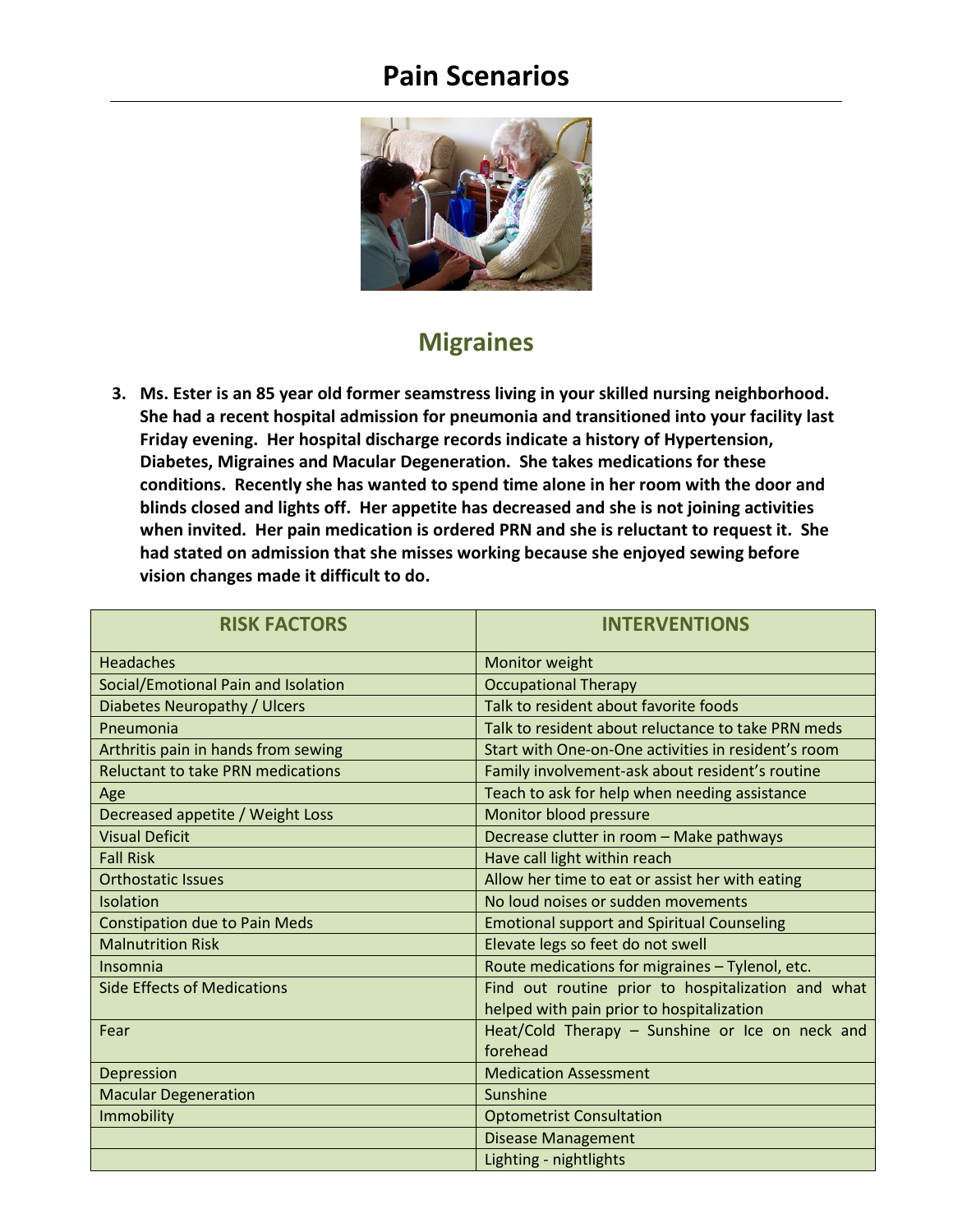

#### **Bone Cancer**

**4. Mr. William is a 76 year old retired English Teacher who was recently admitted to your long term care neighborhood for hospice care. His wife is no longer able to care for him at home. His medical history shows a prior Myocardial Infarction with a pacemaker, Hypertension, Enlarged Prostate and Bone Cancer that spread from a tumor removed from his lung. He was living at home with his wife until recently and is becoming increasingly weak and his pain is increasing. He takes over 10 different medications for his heart condition, hypertension, and BPH. His analgesic regimen includes a Fentanyl patch every 72 hours for pain and as needed Hydrocodone/APAP. The Nursing Staff reports that he is "crabby" and difficult to get up for meals and activities. He shares that he always enjoyed teaching his students and enjoyed bird watching and gardening in his spare time and since retiring.** 

| <b>RISK FACTORS</b>                               | <b>INTERVENTIONS</b>                                     |
|---------------------------------------------------|----------------------------------------------------------|
| Cardiovascular disease                            | Individualized pain control/assessment                   |
| Pain from Bone Cancer                             | Work towards highest level of function                   |
| <b>Enlarged Prostate</b>                          | Activities directed to resident's likes - Maybe teaching |
|                                                   | or leading an activity                                   |
| Crabby - Emotional pain                           | Family interviews to minimize transition in change of    |
|                                                   | lifestyle and participation                              |
| Decreased Activity - Impaired Mobility            | <b>Pharmacy Consultation</b>                             |
| 10 different medications - possible interactions  | Whirlpool bath                                           |
| <b>Emotional Status - Depression</b>              | Relaxation and sleep                                     |
| Possible constipation due to so many meds         | Pet bird therapy or even a feeder outside window         |
| Helplessness - Depression                         | Routine laxatives/stool softeners                        |
| Change in lifestyle                               | Involve respiratory therapy - regular assessments        |
| High risk for infections and respiratory problems | Encourage mobilization                                   |
| Weakness                                          | Monitor input and output                                 |
| <b>Fall risk</b>                                  | Monitor sleep pattern                                    |
| Malnutrition / weight loss                        | Air mattress                                             |
| Blood pressure issues                             | Therapies / Social Worker / Chaplain                     |
|                                                   | Outside time - Gardening, Watching birds                 |
|                                                   | Food likes and dislikes                                  |
|                                                   | Meds PRN before activities                               |
|                                                   |                                                          |